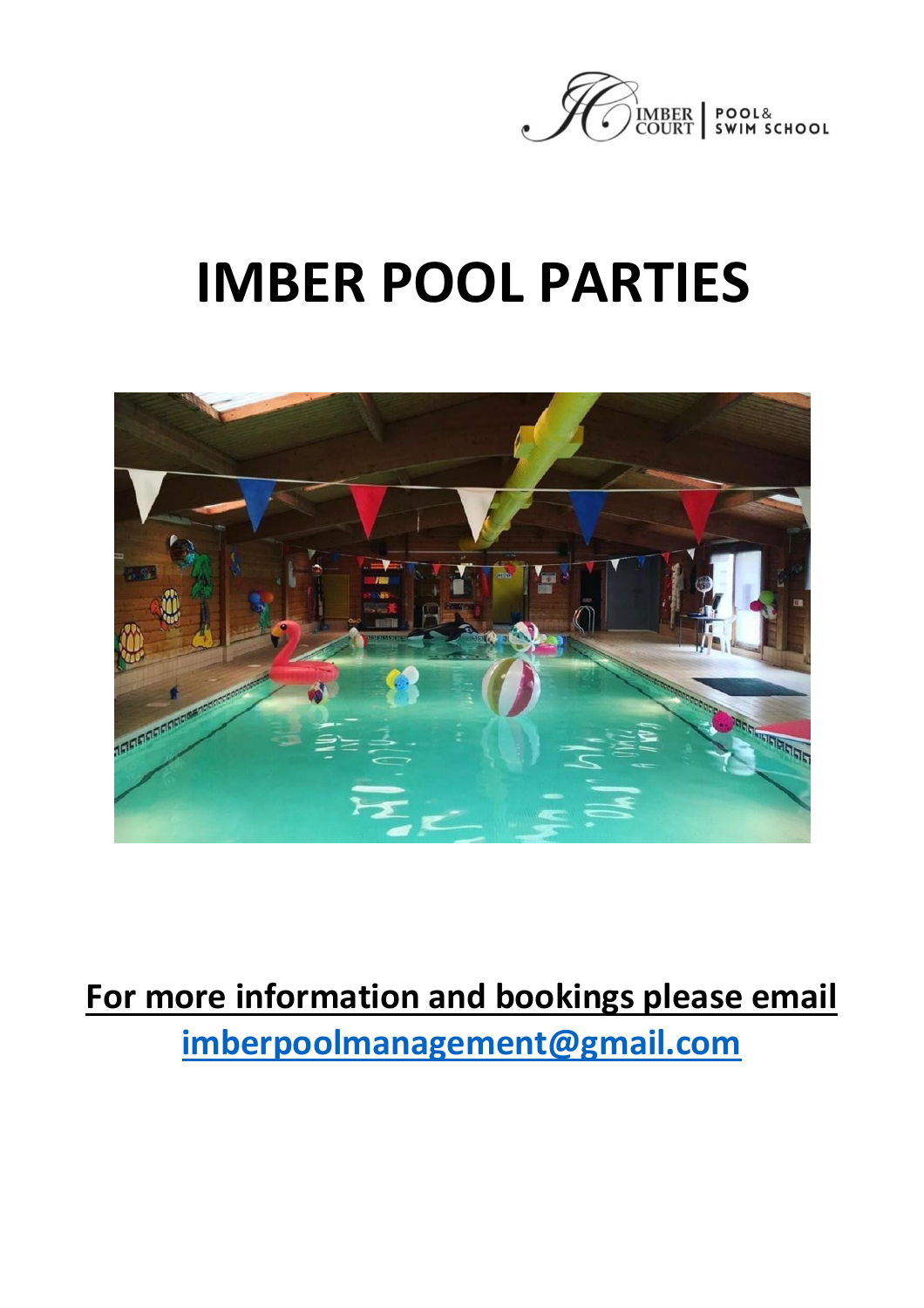#### **PARTY INFORMATION**

IMBER COURT POOL PARTIES are available for children aged 4 to 14 years of age and consist of a **45 minute session in the Pool** with two Lifeguards present. One of the Lifeguards will be responsible for running and organising party games in the Pool and the second Lifeguard is responsible for the safety of all bathers.

If children are **under 7,** we ask that at least one responsible adult remain with the children for the duration of the party and **children who are non swimmers or nervous swimmers must be accompanied by an adult for every two such children**. Pool Parties for under 6 years have a maximum of 15 and for over 6 years have a maximum of 20 children.

**Parties are available on the following days and times:**

**Saturday 12:45 pm or 2:30 pm** 

**Sunday 11:30 am or 2:00 pm or 3:00 pm**

#### **PARTY THEMES**

**Your party will take place within the pool, with exclusive access to the pool for the duration of the party.** The pool can be decorated with banners and balloons if this is your choosing. If you have a specific theme and would like to supply these yourself, we will need these on the morning of the party to decorate sufficiently in time.

Parties can be themed towards a theme of your child's choosing i.e. **mermaids, pirates, underwater sea life, unicorns**. During these parties use of the small inflatables, large floatation mats, and specially themed toys will be used to run party games,

To cater for your older children, we are also able to provide **volleyball and water polo parties, as well as synchronised swimming parties** – all children who attend these parties must be able to swim 25m without aids, these parties can only be booked with a specific instructor and may not always be available.

#### **PARTY FOOD**

Catering is available after your party inside the clubhouse. If you require food to be served after the session, please advise us at the time of booking and select your choice from the menu below.

#### **PRICES**

**Standard parties** run by the pool lifeguards are **£8 per child for members and £10 per child for guests, there is a minimum charge for 15 persons including any adults swimming with the children during the party.** 

**Specialist parties** (volley ball, water polo or Synchronised swimming) or bespoke parties which require a swim instructor are **£10 per child Members £13 per child Guests, there is a minimum charge for 15 persons including any adults swimming with the children during the party.**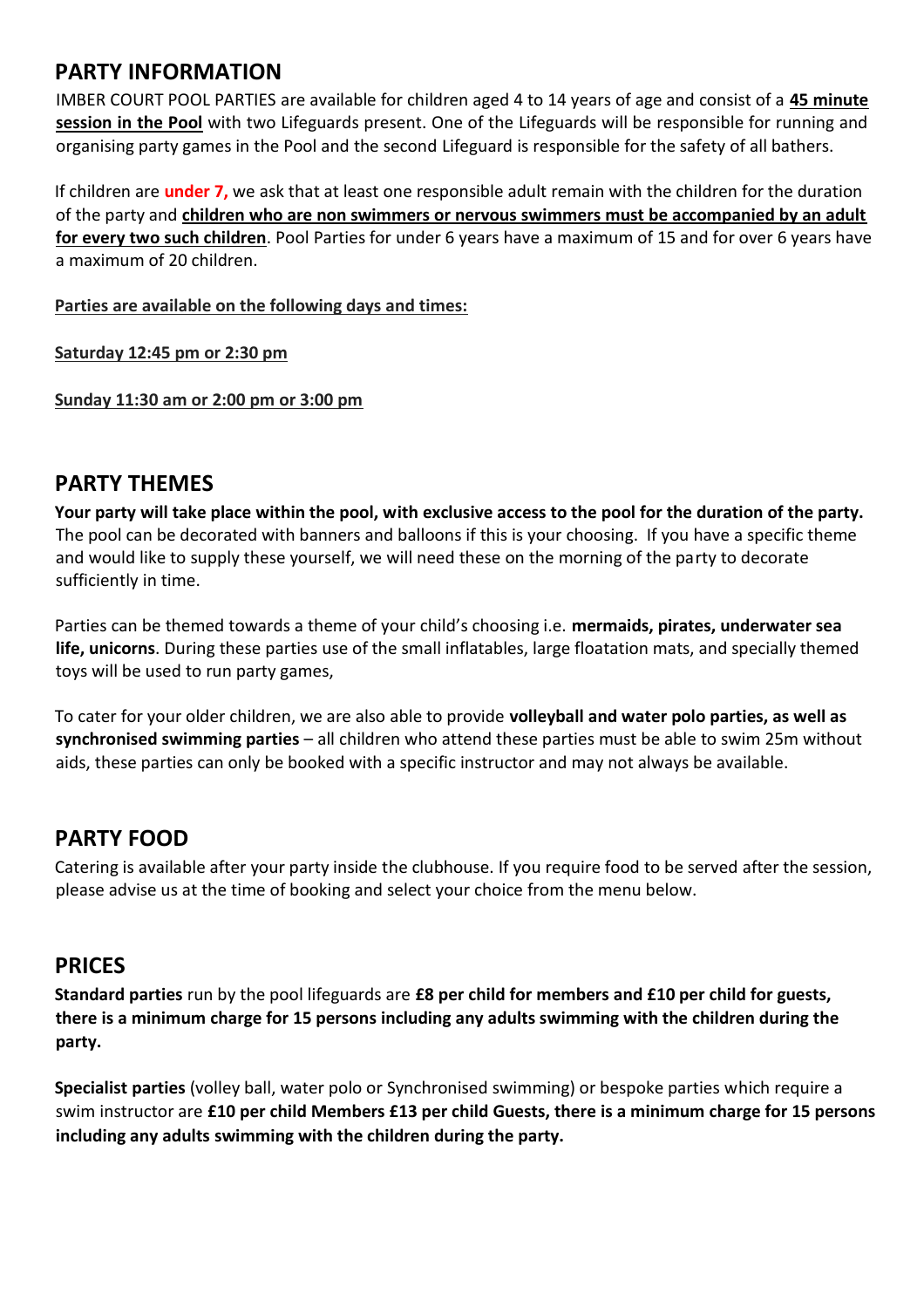

### IMBER POOL PARTY MENU

**Option 1. Party Box Standard Option £5.50** 

Golden Tiddlers or Chicken Nuggets & Chips A Soft Drink, Sweets & Ice Lolly Served in a party box

#### **Option 2. Buffet Option £6.25**

Sandwiches, Sausage Rolls, Chicken Nuggets, Cocktail Sausages, Pizza Bite & Crisps Carton of Drink, Sweets & Ice Lolly

#### **Option 3. Healthier Choice Buffet £6.95**

Sandwiches, Veggies & Dip Chicken Goujons, Fish Goujons with Tartare Sauce Tomato & Cheese Pizza Baby Jacket Potato with Sour Cream Jugs of Squash

#### **Option 4: Dough Shack – POR**

The Dough Shack are available on request. We can still make a table booking, however the pizza booking will need to be made yourself directly with The Dough Shack

All Catering bookings need to be booked with your pool booking but also followed up after by calling the Events Coordinator Jane Peters **0208 398 1267 Ext. 4 or email jane.peters@imbercourt.com** 

Please also note that decorating party tables is the responsibility of the client unless otherwise discussed and, with the exception of a party cake, only food purchased from Imber Court or The Dough Shack is allowed to be eaten on the premises.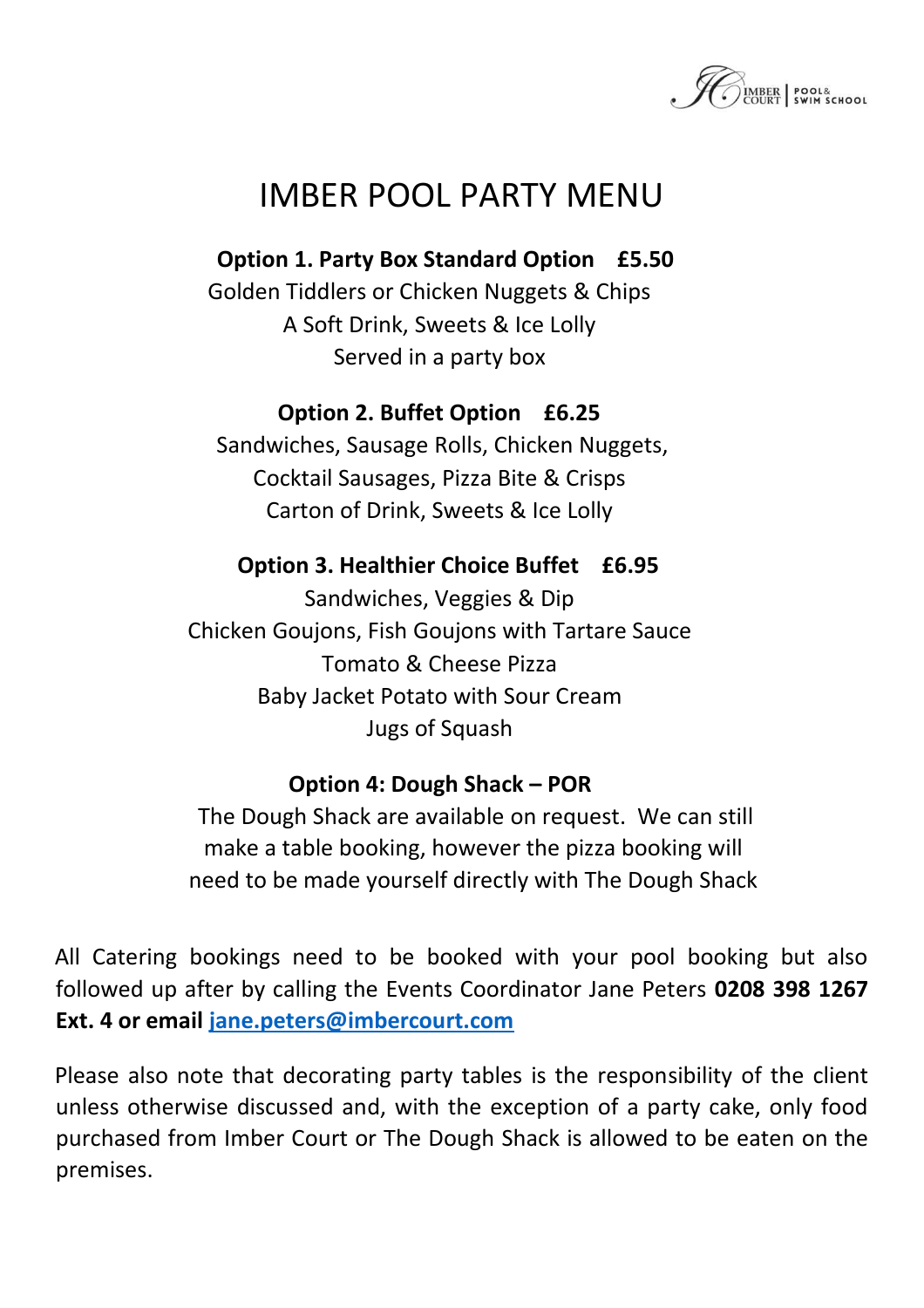## **Imber POOL PARTIES –**

#### **SAFETY GUIDELINES AND TERMS AND CONDITIONS**

**If you wish to go ahead with your Party, please read the Terms and Conditions section and take your signed Booking Form to the Pool Manager who will confirm your booking. A non-refundable deposit of £20 must accompany your booking.** 

**Please pay in cash or cheque for the Pool element of your Party at the Pool on the day minus the deposit and pay for your party food and room hire if applicable on the day at the Restaurant or Main Office (card payment available for food and room hire).** 

#### **SAFETY GUIDELINES AND TERMS AND CONDITIONS**

The Parent/Guardian organising the party are themselves responsible for all children in the toilets and changing rooms at all times.

The Parent/Guardian must ensure that children who cannot swim are accompanied in the water by a responsible adult and are provided with floating aids if they are deemed necessary.

For non-swimmers and/or nervous swimmers, we require adult helpers, i.e. parents and friends, at a ratio of one adult to two children to support the children in the Pool during the session.

The Parent/Guardian must ensure that all children have the permission of their parents to attend a Pool Party and do not have a medical condition that would compromise their safety in the Pool or, if such a condition does exist, the parent or guardian considers it safe and appropriate for his/her child to participate.

Such conditions may include asthma, epilepsy, diabetes, or a physical disability but these do not represent an exhaustive list and organisers and parents must use their discretion and judgement on these matters. Children with Asthma are asked to leave their inhaler at the Poolside kiosk during a swim session. Children who have head lice, verruca's or contagious skin conditions must not use the Pool.

#### **Please note that photography is strictly prohibited unless the party organiser has the permission of all those present, and in the case of children, their parents or guardians' permission and also all other bathers who are in the pool at the time.**

If you have booked food, an area will be put aside for you in the Main Club House for a period of one hour only. Please note that this may be used before or directly after your party and so we do ask you to leave promptly. If you require longer, you may hire a function room at a cost of £25 per hour (minimum two hours) subject to availability and this should be booked at the Main Office.